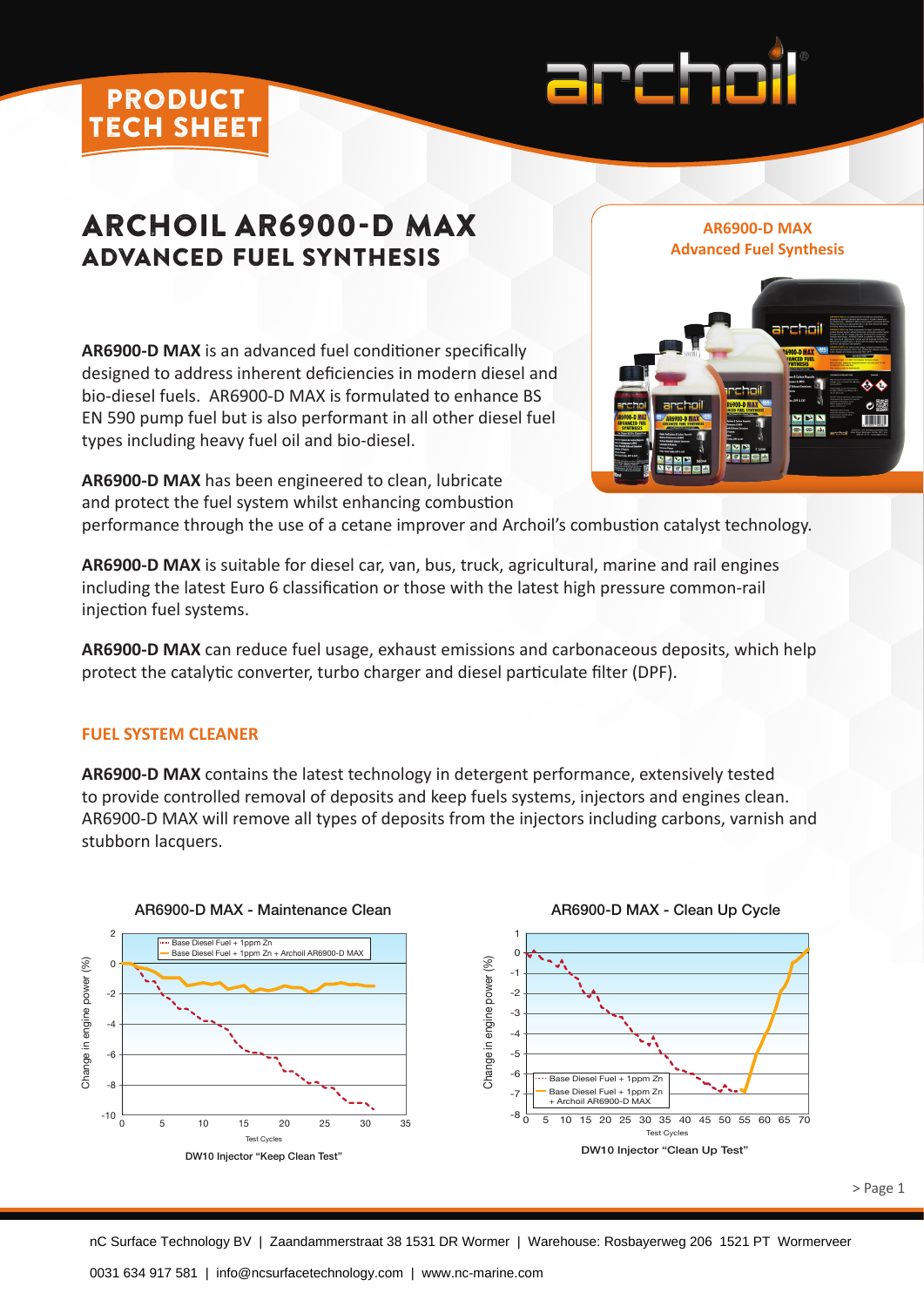

# **ARCHOIL AR6900-D MAX** AR6900-D MAX<br>Advanced Fuel Synthesis ADVANCED FUEL SYNTHESIS

**AR6900-D MAX** will effectively clean older as well as modern Euro 5/6 specification fuel systems. This results in restored engine performance, MPG and reduction in harmful exhaust emissions.





#### **LUBRICANT**

product tech sheet

**AR6900-D MAX** delivers a modern lubricant helping to protect high pressure injection systems and fuel pumps from today's low lubricity, low Sulphur (USLD) fuels.

Energy produced by the combustion process can be lost due to internal friction in the engine between the piston rings and cylinder walls. AR6900-D MAX lubricates these areas resulting in improved engine performance and protection, making it the perfect additive for poorly-additized bio-diesel blended fuels.



#### **STABILISER, DISPERSANT, CORROSION INHIBITOR & WATER DEMUSLIFIER**

**AR6900-D MAX** contains antioxidants designed to stabilise and extend the life of fuel in storage. An integrated corrosion inhibitor protect fuel tanks and key fuel system components from oxidation.

**AR6900-D MAX** prevents water emulsion and keeps water out of the fuel. Foaming is also reduced.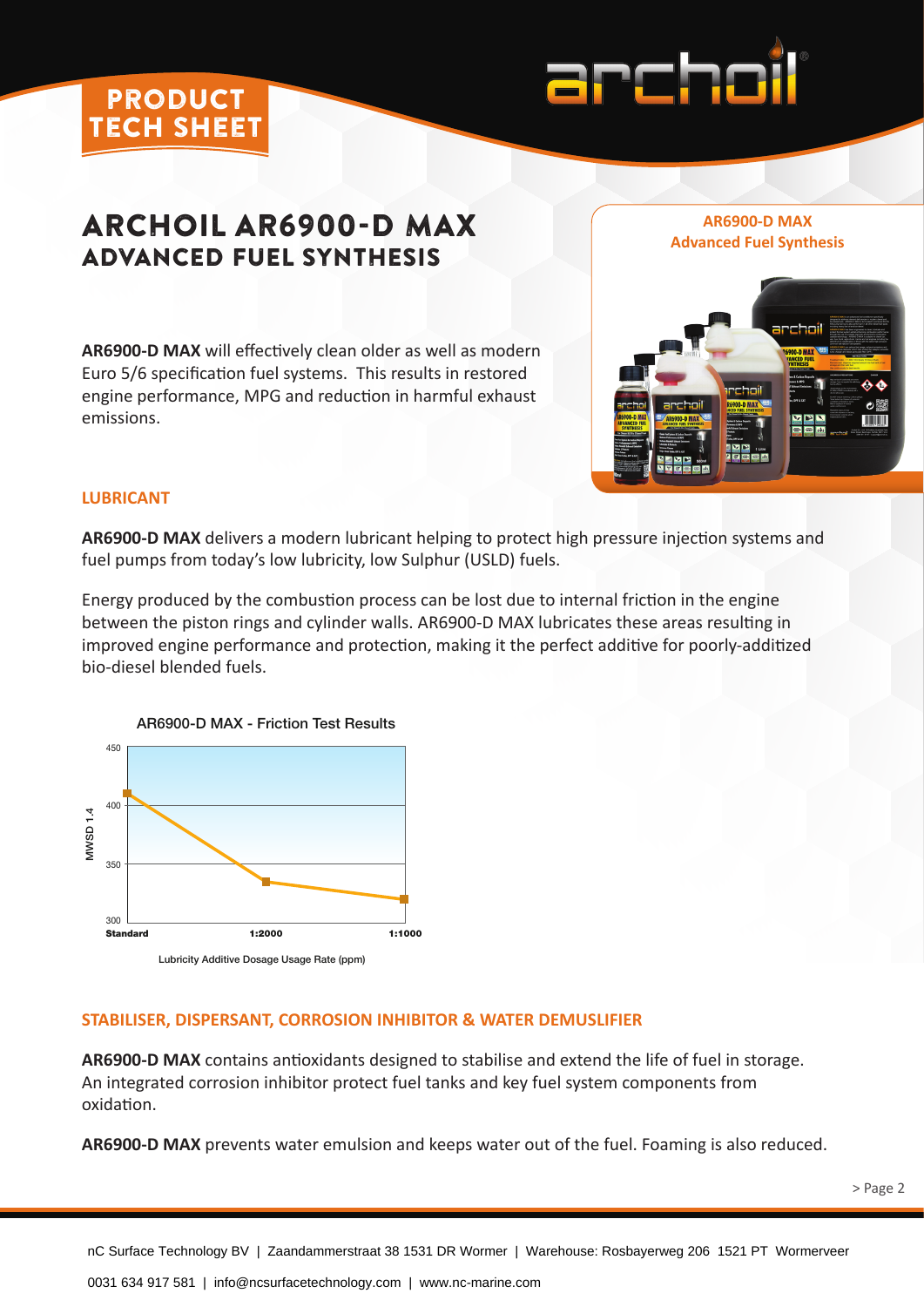## product tech sheet



# ARCHOIL AR6900-D MAX ADVANCED FUEL SYNTHESIS

### **CETANE BOOSTER & COMBUSTION CATALYST**

**AR6900-D MAX** contains a proven cetane booster (up to 4 points) to improve combustion efficiency and engine performance, whilst reducing engine noise. A combustion catalyst technology then facilitates a cleaner burn, improving combustion quality further thus helping to improve performance whilst reducing fuel consumption, exhaust



**AR6900-D MAX** 

emissions and deposit build-up in the combustion area, turbo charger, DPF and catalytic converter.

Continuous use will reduce combustion, turbo and DPF deposits reducing the need for other dedicated cleaners or DPF regeneration cycling.

#### **SAFETY & VALUE**

Only 100% active ingredients are used meaning less wastage and greater value for money.

**AR6900-D Max** is no-harmed tested and fully BS EN-590 compliant. It is completely soluble in fuel oils and compatible with cold flow improvers.

#### **FEATURES / BENEFITS**

- ◆ Restores torque, horsepower and fuel economy
- $\triangle$  Reduces harmful exhaust emissions
- $\triangle$  Prevents sludge and surface build-up
- $\bullet$  Dispersant removes existing solids in the fuel
- $\bullet$  Lubricant lubricates the fuel system and upper engine
- Detergent safely cleans injectors and removes deposits
- $\triangle$  Stabilizer extends the usable life of fuel
- Meets the latest DW-10 performance test
- Lowers carbon and reduces DPF regeneration cycles
- $\bullet$  Protects against corrosion and water emulsion
- $\triangle$  100% safe and active ingredients
- **↓** Fully BS EN-590 compliant
- **∂** No Harms tested
- $\triangle$  Optimised for and tested on EN 590 pump fuel

Archoil Eu II Jaandemmerstreet 38 1531 DR Wermer | Warehouse: Pesheverweg 206, 1521 PT nC Surface Technology BV | Zaandammerstraat 38 1531 DR Wormer | Warehouse: Rosbayerweg 206 1521 PT Wormerveer<br>.